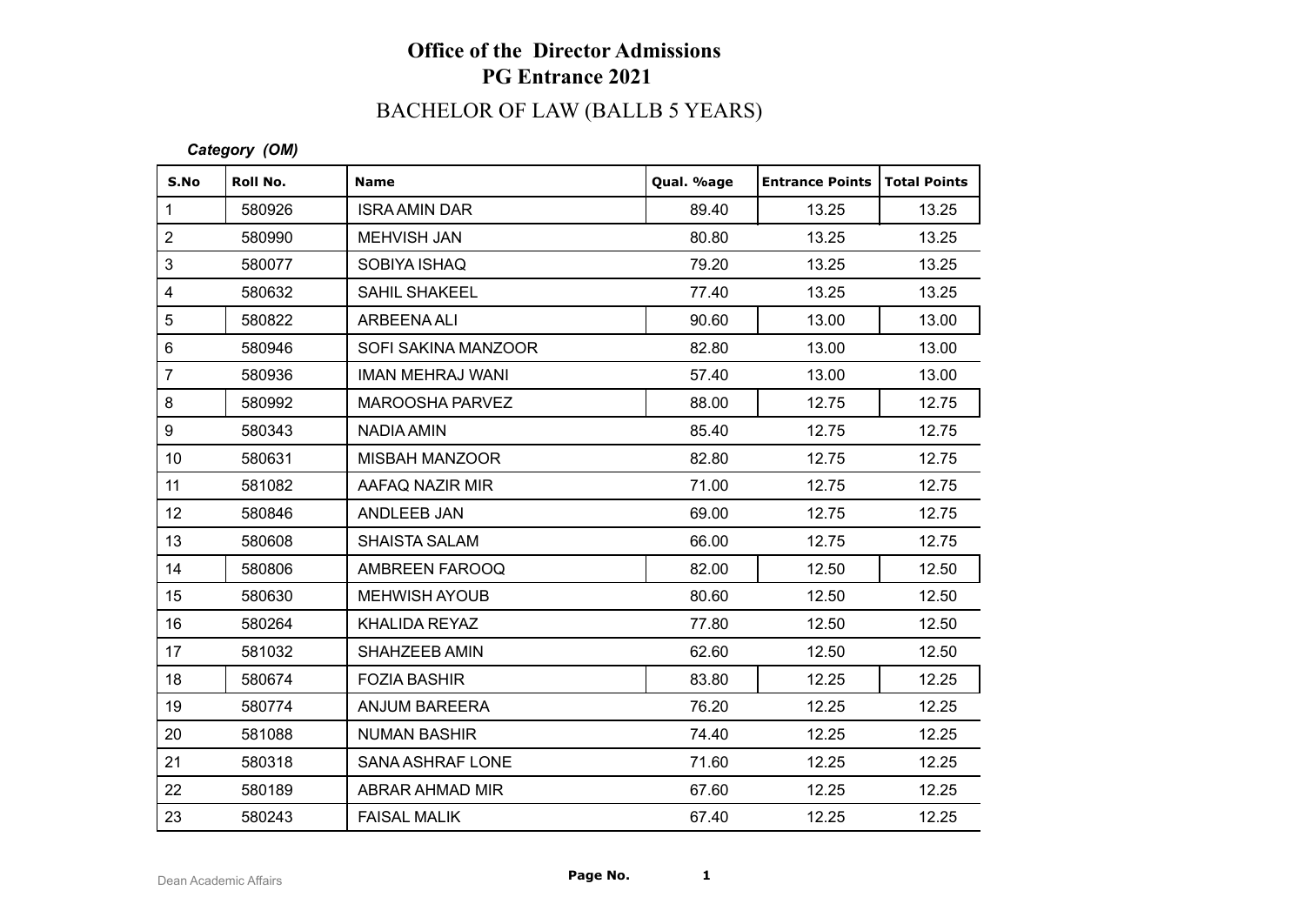# BACHELOR OF LAW (BALLB 5 YEARS)

### *Category (OM)*

| S.No | Roll No. | <b>Name</b>                | Qual. %age | <b>Entrance Points</b> | <b>Total Points</b> |
|------|----------|----------------------------|------------|------------------------|---------------------|
| 24   | 580006   | <b>RAFIQ HUSSAIN DAR</b>   | 60.00      | 12.25                  | 12.25               |
| 25   | 580673   | <b>ZUHAIB JAHANGIR</b>     | 81.40      | 12.00                  | 12.00               |
| 26   | 581059   | <b>SYED ADEENA BUKHARI</b> | 76.50      | 12.00                  | 12.00               |
| 27   | 580246   | <b>IFRAT KHURSHEED</b>     | 74.60      | 12.00                  | 12.00               |
| 28   | 580736   | <b>RABIL LATEEF</b>        | 74.00      | 12.00                  | 12.00               |
| 29   | 580838   | <b>ARIBA KHREW</b>         | 70.60      | 12.00                  | 12.00               |
| 30   | 580091   | <b>TAWSEERA HAMEED</b>     | 68.40      | 12.00                  | 12.00               |
| 31   | 580255   | ADNAN MAJID PIR            | 67.80      | 12.00                  | 12.00               |
| 32   | 580370   | ARIF MANZOOR               | 59.20      | 12.00                  | 12.00               |
| 33   | 580772   | LUBNA MOHI UD DIN          | 95.00      | 11.75                  | 11.75               |
| 34   | 580509   | ARIZOO REYAZ               | 89.00      | 11.75                  | 11.75               |
| 35   | 580119   | <b>FATIMA BANO</b>         | 86.40      | 11.75                  | 11.75               |
| 36   | 580719   | <b>MEHREEN MUSHTAQ</b>     | 83.00      | 11.75                  | 11.75               |
| 37   | 580472   | <b>BISMA ZAHOOR</b>        | 67.20      | 11.75                  | 11.75               |
| 38   | 581021   | <b>ADEEBA</b>              | 59.60      | 11.75                  | 11.75               |
| 39   | 580004   | ABID MOHI UD DIN           | 52.80      | 11.75                  | 11.75               |
| 40   | 580851   | <b>ZANIB BINET ROUF</b>    | 48.00      | 11.75                  | 11.75               |
| 41   | 580791   | RAMEEZ FAROOQ              | 81.60      | 11.50                  | 11.50               |
| 42   | 580743   | <b>SHAISTA NAZIR</b>       | 78.00      | 11.50                  | 11.50               |
| 43   | 580007   | NISAR AHMAD DAR            | 74.80      | 11.50                  | 11.50               |
| 44   | 580203   | <b>SAHIBA NAZ</b>          | 72.80      | 11.50                  | 11.50               |
| 45   | 580933   | EINA AHMAD KHAWAR          | 88.80      | 11.25                  | 11.25               |
| 46   | 580770   | <b>MASHKOORA NAZIR</b>     | 80.00      | 11.25                  | 11.25               |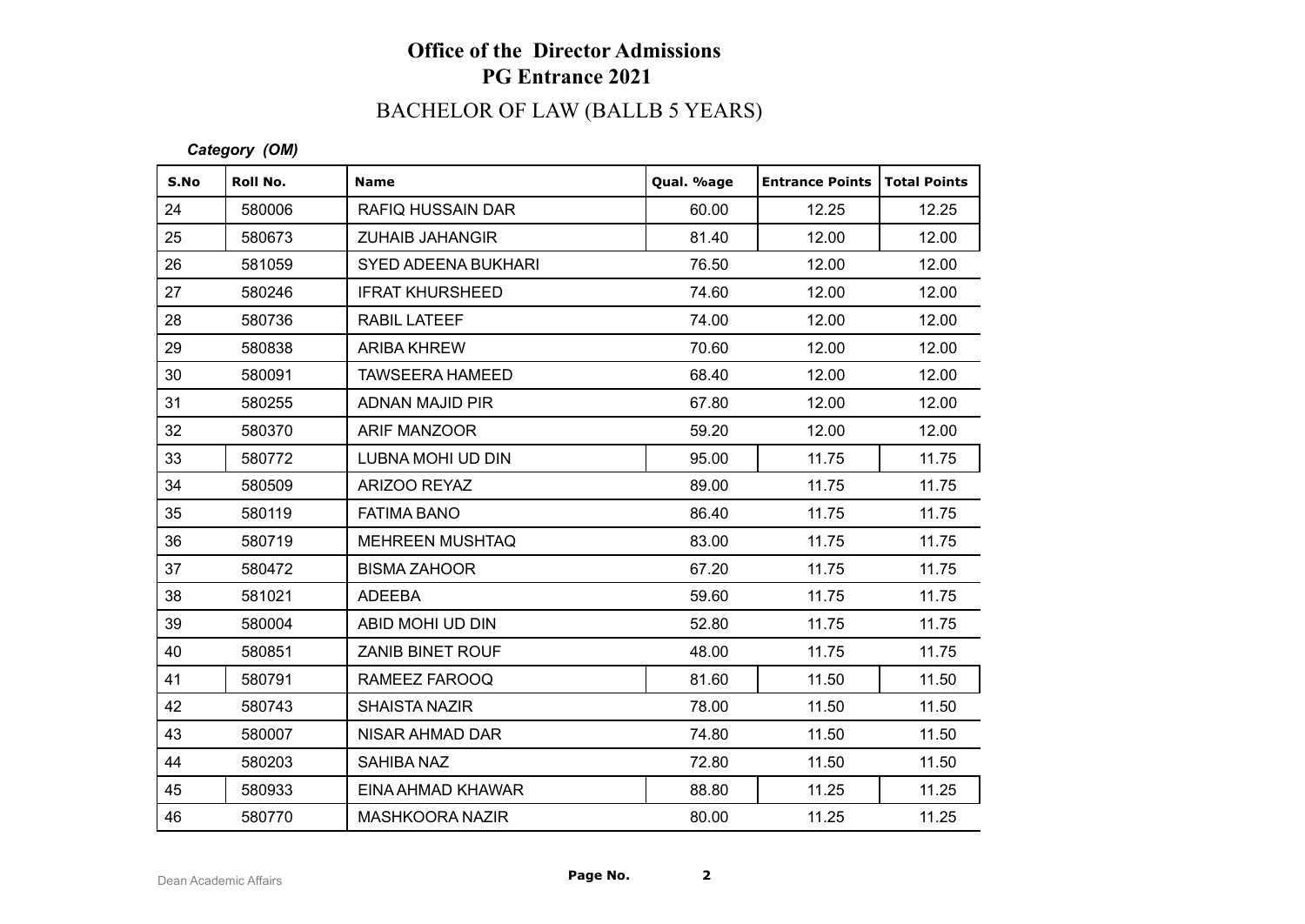# BACHELOR OF LAW (BALLB 5 YEARS)

### *Category (OM)*

| S.No | Roll No. | <b>Name</b>            | Qual. %age | <b>Entrance Points</b> | <b>Total Points</b> |
|------|----------|------------------------|------------|------------------------|---------------------|
| 47   | 580812   | <b>WASIQ SHABIR</b>    | 79.80      | 11.25                  | 11.25               |
| 48   | 580624   | HYDER FAROOQ           | 71.60      | 11.25                  | 11.25               |
| 49   | 580473   | <b>RIFAT NAZIR</b>     | 66.80      | 11.25                  | 11.25               |
| 50   | 581075   | <b>FARNAZ NAZIR</b>    | 66.60      | 11.25                  | 11.25               |
| 51   | 580808   | ASRAR UL HAQ BHAT      | 92.40      | 11.00                  | 11.00               |
| 52   | 580208   | <b>BUSHRA JAMSHEED</b> | 91.80      | 11.00                  | 11.00               |
| 53   | 580934   | <b>IRTIQA ZAHOOR</b>   | 84.60      | 11.00                  | 11.00               |
| 54   | 581017   | SOWBIA MANZOOR         | 82.00      | 11.00                  | 11.00               |
| 55   | 580137   | <b>NELOFAR YOUSUF</b>  | 79.80      | 11.00                  | 11.00               |
| 56   | 580335   | KUBRA MUSHTAQ          | 77.40      | 11.00                  | 11.00               |
| 57   | 580613   | <b>IRTIQA RASHID</b>   | 75.60      | 11.00                  | 11.00               |
| 58   | 580843   | SADAF HUSSAIN MAKAYA   | 72.40      | 11.00                  | 11.00               |
| 59   | 580950   | SAQIB KHURSHEED WAZA   | 72.00      | 11.00                  | 11.00               |
| 60   | 581068   | <b>SAATIL KHAN</b>     | 71.80      | 11.00                  | 11.00               |
| 61   | 580845   | <b>NUSRAT BILAL</b>    | 67.20      | 11.00                  | 11.00               |